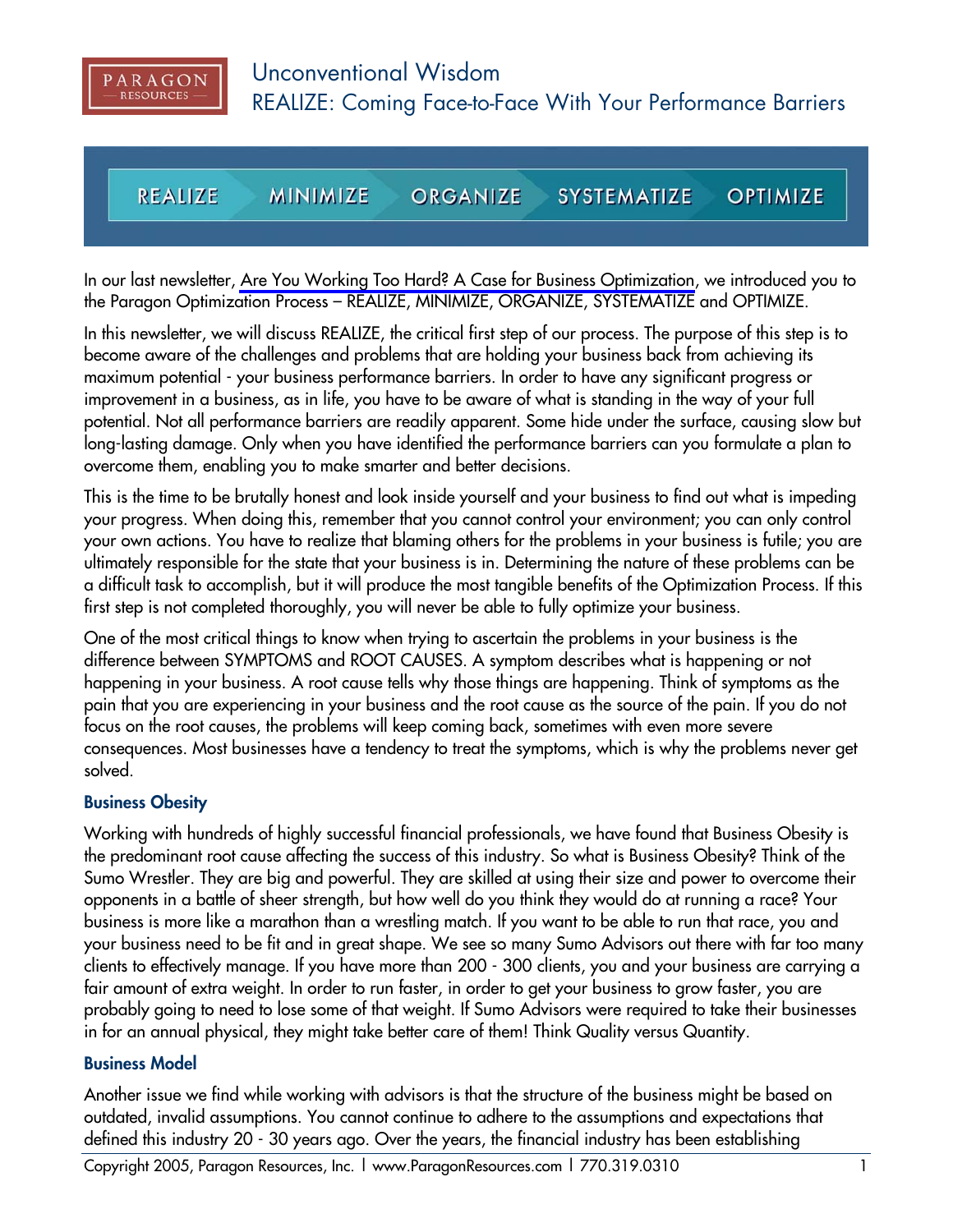

# Unconventional Wisdom REALIZE: Coming Face-to-Face With Your Performance Barriers

increasingly more complex business models in an effort to offer more value to the client. Clients with greater assets and more complex needs have been brought in, resulting in more time that needs to be spent with these clients. This creates a problem if the structure of your business cannot meet these expectations. You have to think about how many clients you can effectively manage and the services you want to offer to them. You have to consider the size and capabilities of your team, the division of their roles and responsibilities, and the resources that you need to ensure exceptional client satisfaction with a profit. In order to optimize a business, you have to first define what business you are in and only accept business that fits your model. You have to work within the boundaries and capabilities of your business, and accept the fact that you cannot be all things to all people.



## **Margin**

Lack of margin, or free time, could also be holding you back. You cannot optimize a business that is in severe overload or stretched beyond its capacity. If you do not have margin in a business, it is impossible to perform at a very high level. Margin is the key to accelerating the growth of your business. Margin gives you the time to do the things that need to be done, such as bringing in those higher revenue clients. If you want to grow a business, and exceed peoples' expectations, you have to make the time to focus on these issues.

## **Who me?**

Is it possible that you could be doing things that are sabotaging your own progress? You better believe it! Our individual belief systems can keep us from making the best decisions. Where you are today is the sum total of the decisions you have made in the past. Is it possible that you have made inaccurate assumptions that led to poor decisions? Sometimes challenging your beliefs and remaining open to other viewpoints can have a great influence on the choices that you make.

Our own behaviors can also sabotage our progress or interfere with our team's ability to function well. For example, maybe you are someone who has a tendency to over-commit or underestimate how long it takes to complete a task. This creates problems for your team because they have the responsibility and added stress of actually trying to complete the work on time. Become aware of your destructive behaviors, and then ask your team to help you make the needed adjustments so that all of you can become more effective. It is crucial